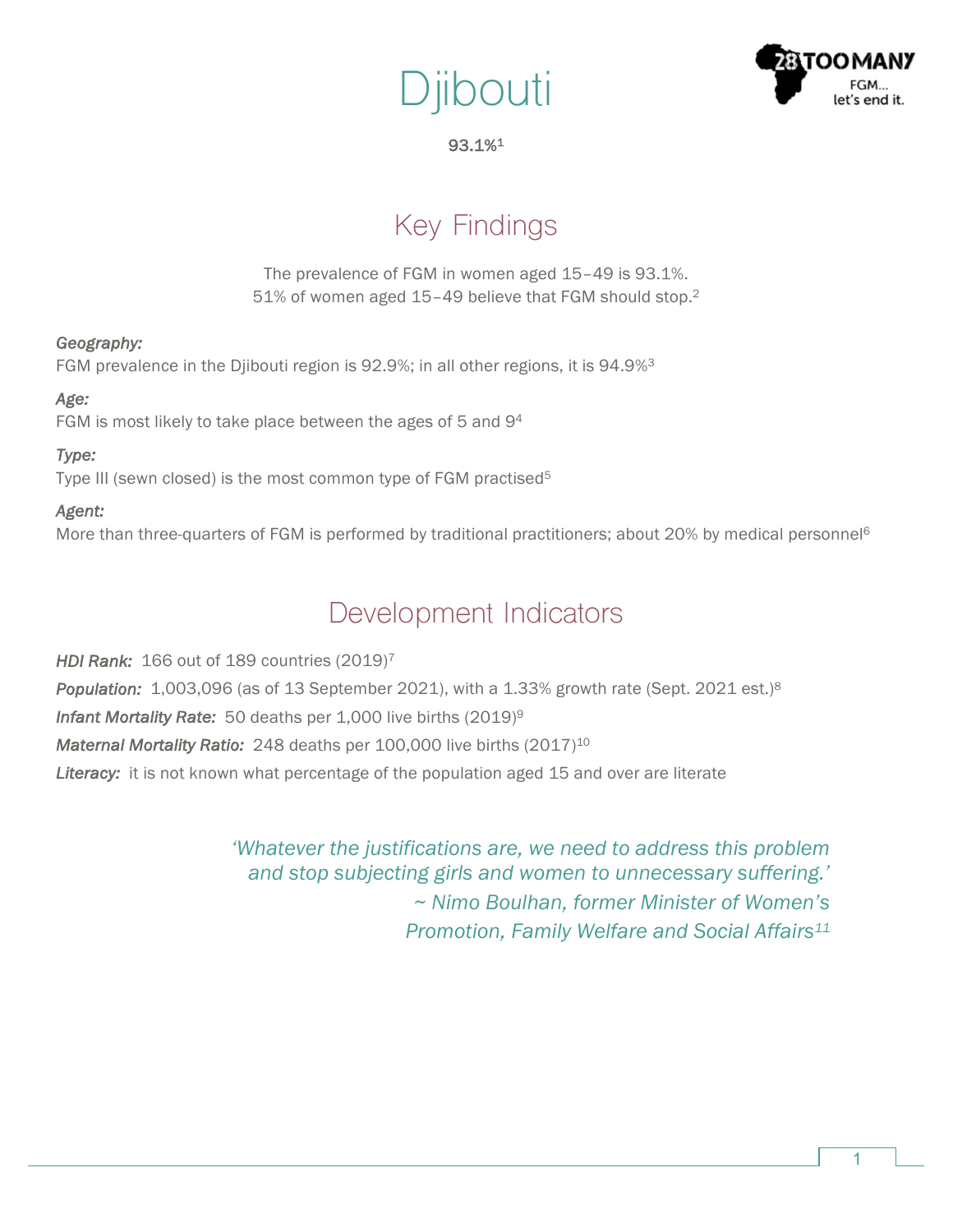### Prevalence

The prevalence of FGM among women aged 15–49 in the capital region of Djibouti is 92.9%. The prevalence in the rest of the country is 94.9%. Women aged 15–49 who live in rural areas are more like to undergo FGM (95.5%) than those who live in urban areas (93.1%).

The prevalence of women aged 15-49 who have at least one daughter who has undergone FGM is 48.5%.<sup>12</sup>

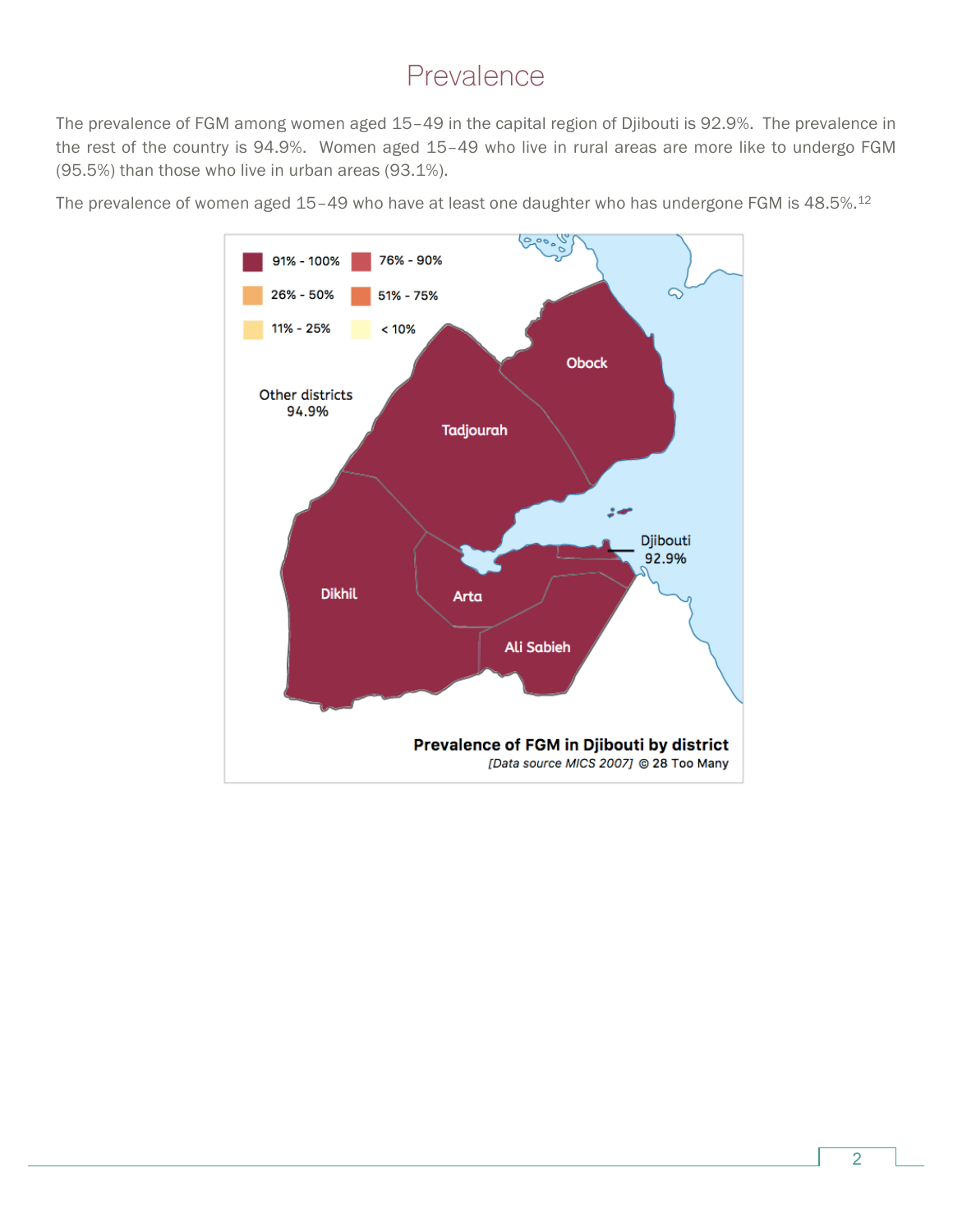In 2006, the prevalence of FGM for women aged 15–49 was measured to be 93.1%. In 2002 it was measured to be 98.1%. However, due to the different methods used in each survey, this may not represent a real drop in prevelance.

Breaking down the most recent data by age group shows that the prevalence for women aged 45–49 is 94.4%, while for the youngest age group is 89.5%. This suggests that prevalance is lower among younger women, although more ddata would be required to confirm this.13



## Djibouti Law

The Djibouti Government passed legislation in 1995 that specifically prohibits FGM (Article 333 of the Criminal Code). In 2009, Law No. 55 introduced further amendments, including criminalising the failure to report FGM to the authorities. Evidence suggests, however, that, due to ineffective implementation of the law, there have been no convictions in Djibouti to date.